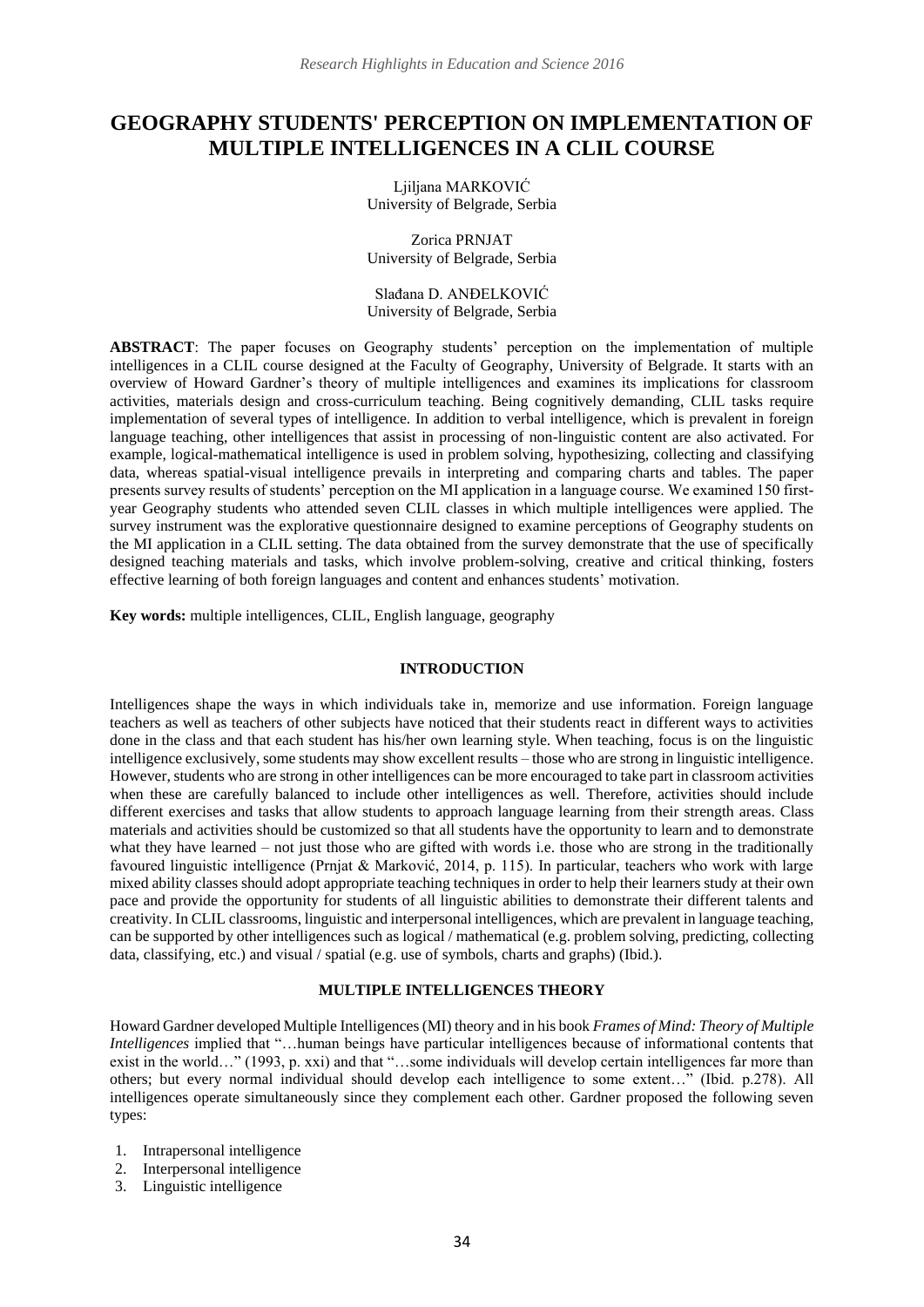- 4. Logical-mathematical intelligence
- 5. Spatial-visual intelligence
- 6. Musical intelligence
- 7. Bodily-kinesthetic intelligence

Intrapersonal intelligence is the ability to understand oneself, to distinguish complex inner feelings and to use them to control one's own behaviour. Students who are strong in this type of intelligence prefer to work alone, at their own pace and to pursue their own interests. The best type of learning activity is individual work (e.g. personalized project).

Interpersonal intelligence is the ability to identify and respond appropriately to the emotions and moods of others, to understand their intentions and desires. Students with a well-developed interpersonal intelligence are able to work effectively in groups and to establish good rapport with other members. They often prefer to lead teams and to mediate. The best activities for this type of learner are tasks performed in groups or pairs, interviews, debates and discussions (Prnjat & Marković, 2014, p. 114).

Sensitivity to spoken and written language (sound, rhythm and meaning of words) forms the basis of linguistic intelligence. Students with a well-developed linguistic intelligence are particularly good at reading, writing and retelling stories and learn best when they hear, say or read words and phrases.

Logical-mathematical intelligence is the capacity to detect and understand logical and numerical patterns. It is associated with scientific thinking and logical reasoning (Ibid.). Students strong in this type of intelligence are good at performing mathematical operations, discovering patterns, analyzing, systematizing, classifying and prioritizing data. The best activities for these students are: puzzles, problem solving activities, games such as treasure hunts, etc. (Puchta & Rinvolucri 2005).

Spatial-visual intelligence is the capacity to perceive the spatial (visual) world accurately. Students whose spatialvisual intelligence is well-developed are good at arts and crafts. The most suitable activities for these students are the ones that involve working with symbols, graphs, diagrams, maps and geometrical forms (Ibid.).

Musical intelligence is the ability to appreciate various musical patterns: melody, beat, rhythm and tone. Students with well-developed musical intelligence easily understand various forms of musical patterns and prefer listening to music, singing and playing instruments.

The ability to use one's body or parts of the body skillfully and in highly differentiated ways forms the basis of bodily-kinesthetic intelligence. Students strong in this type of intelligence prefer to move around the classroom, to do things and they usually excel in class activities such as miming and performing with realia (Ibid.). Every human being possesses all these types of intelligences. However, because of genetic variations and experience gained in early childhood, no two people have the same intelligences equally developed.

# **Multiple Intelligences in the CLIL Classroom**

Gardner's Theory of Multiple Intelligences is particularly significant for CLIL educational settings (in which a foreign language is taught simultaneously with content of a curricular subject. CLIL materials and activities are often rather cognitively demanding and require implementation of several types of intelligence (e.g. logicalmathematical intelligence for hypothesizing, collecting and classifying data; spatial-visual for interpreting and comparing charts and tables, etc.).

Besides developing students' linguistic and general academic skills, CLIL contributes to development of cognitive abilities as well. Also, studies have shown (ICF Report 2014, Marsh 2002) that integrated learning improves the ability to learn and study, it promotes students' responsibility, confidence and learner autonomy and provides "a holistic educational experience" (Coyle, Hood & Marsh, 2010, p. 1).

## **TEACHING UNIT**

In this section, we present a teaching unit in which logical-mathematical and spatial-visual intelligences are used alongside linguistic intelligence. The unit was designed for the students at Geography Department at the Faculty of Geography, University of Belgrade. It consists of a text on the history of urbanization in Europe and exercises designed to test reading comprehension. Also, students do exercises that involve drawing city plans and performing calculations.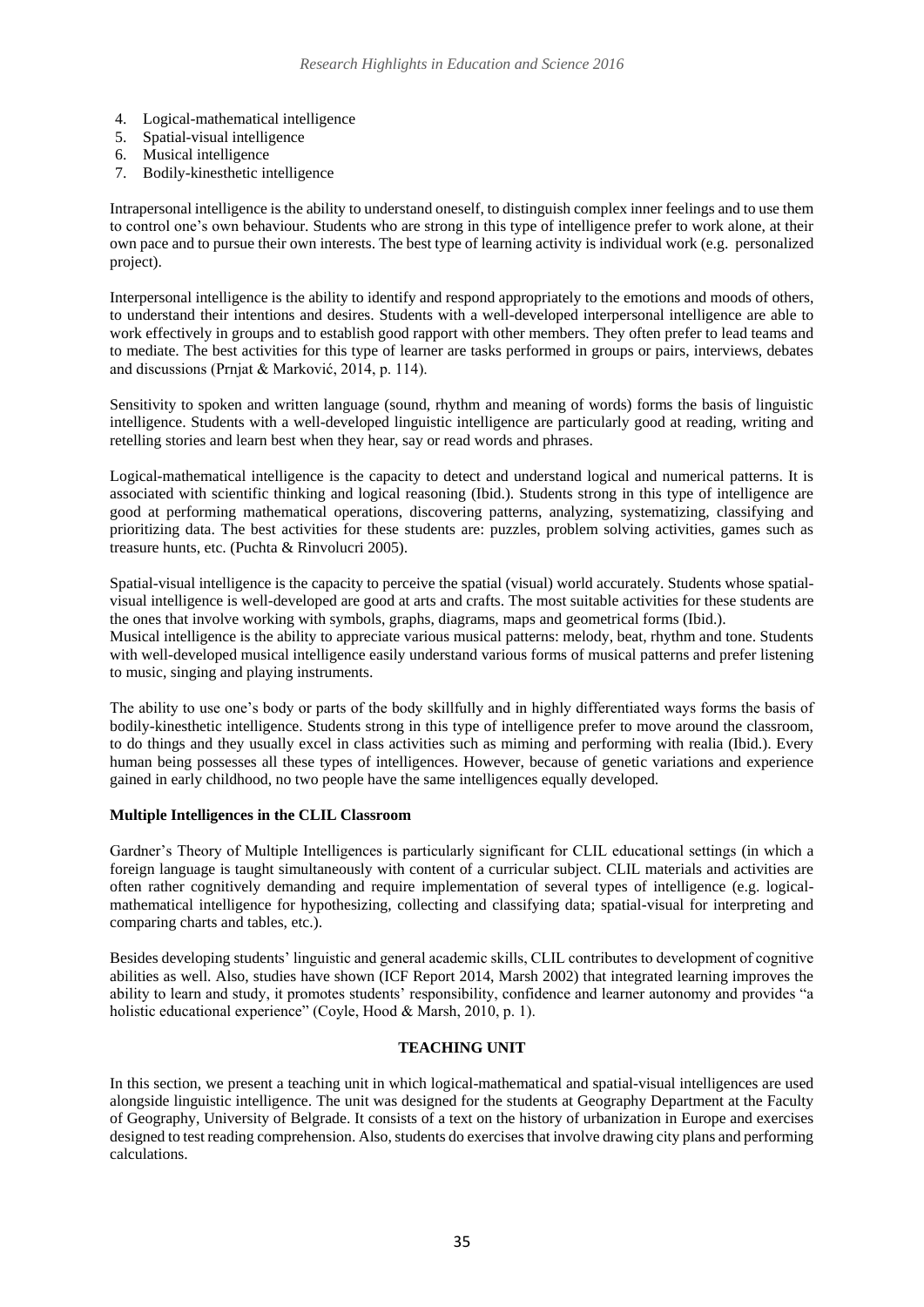# **Teaching Aims**

- creation of interactive teaching and learning environment that involves the use of logical-mathematical and spatial-visual intelligences so that students who are strong in these intelligences can demonstrate their talents and creativity (Prnjat & Marković, 2014, p. 115);
- promotion of cooperative learning (pair and group work) and peer assessment;
- acquisition of new vocabulary (human geography, demography, cartography).

# **Materials and Activities**

For purposes of brevity, only some materials and tasks are presented in the paper.

# *Activity 1 (individual activity)*

Students read five excerpts from the text on the history of urban development in Europe. The excerpts and subsequent comprehension exercises are based on the material taken from *English in Social Studies*.

- 1. The first true cities **appeared** about 5000 years ago, in the food-producing communities of the Middle East. They **were** much larger and more densely populated than any previous settlement. A complex hierarchy of social classes and specialization of labor **developed.** Moreover, the need to keep records **led** to the development of writing and arithmetic. Arts **flourished** as well.
- 2. Three main phases in the growth of the West European city **can be distinguished.** The first **is** the medieval phase, which **extends** from the beginning of the eleventh century A.D. to about 1500. The second **includes** the Renaissance and Baroque periods and **can be traced** from about 1500 to the beginning of the nineteenth century. The third **marks** the beginning of the modern era, extending from the early nineteenth century to the present day.
- 3. Every medieval city **began** as a small settlement that **grew** round a geographical or cultural focal point: a stronghold, a cathedral or a monastery. In districts where travel and trade **were established**, the focal point **was** a market, a river crossing, or a place where two or more trade routes **converged**. In studies of urban geography, the oldest part of a town **is referred to** as the nuclear settlement. There **are** many small towns in Europe where it **is** still possible to trace the outline of the original nuclear settlement.
- 4. The decision to establish a settlement in a particular place **depended** basically on two factors: politicocultural and economic. The builders **sought** a prominent hill site or a promontory surrounded on three sides by sea, river or marsh. Such a site **dominated** the surrounding countryside and **had** the benefit of natural defenses. On the other hand, economic activities **required** easy access, room to expand, and contact with the main trade routes. For this reason, most settlements **were built** by navigable waterways.
- 5. All urban settlements **must meet** a number of basic requirements. They **must be** reasonably compact in form, so that all parts of the town are easily accessible. There **ought to be** adequate space between the buildings for pedestrian or vehicular traffic. Perhaps most important of all, citizens **must have** security so the earliest settlements **were often attached** to an existing castle. At a later stage, towns **founded** in the later Middle Ages **were surrounded** with walls of their own.

## *Activity 2 (pair / group work)*

Students read the statements and decide which paragraph each statement refers to.

- 1. Medieval cities began as settlements built around geographical, economic or cultural focal points, such as churches, markets, river crossings or trade route junctions.
- 2. Politico-cultural and economic factors were both important in selecting a site for a medieval town.
- 3. Easy access and security have always been a vital consideration in the development of urban communities.
- 4. The growth of cities made possible the development of a hierarchy of professional classes.
- 5. The Renaissance and Baroque phase of the European urban development lasted for about three centuries.

## *Activity 3 (pair / group work)*

Students draw the timeline of the urban development in Europe.

## *Activity 4 (pair work)*

Students study the symbols representing the shapes of city fortifications and street patterns. Then they read a description based on the diagram and fill in the blanks.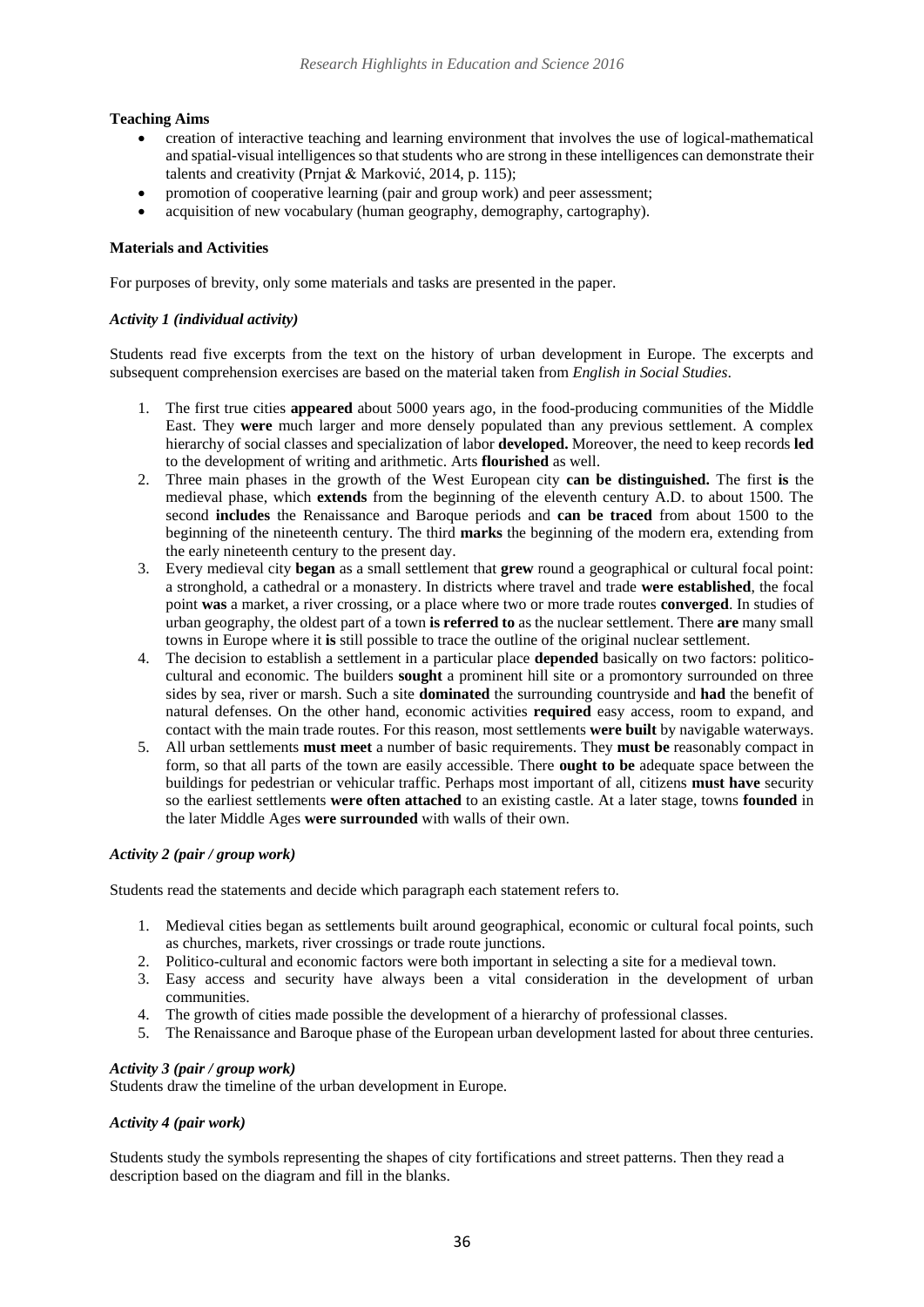

**Image 1.** Symbolic Representation of the Shapes of City Fortifications and Street Patterns



**Image 2.** A Historical Diagram of a Medieval Town in Europe (Town A)

Town A developed on the site of a  $(1)$  on a main route axis running from the north-east to the north-west. The nucleus was a  $(2)$  founded in 1028 and a  $(3)$  built in the mid eleventh century. A (4) , south-west of the cathedral, was first recorded in 1229. The (5) were built in the early fifteenth century in the form of an irregular (6) . Further growth tended to radiate outwards from the cathedral and market place, thus forming an example of the (7) pattern of urban development.

# *Activity 5 (pair / group work)*

Students read three descriptions and draw diagrams. They present the diagrams to the class and engage in peer assessment. For purposes of brevity, only one description is presented in the paper.

Town B developed on the main east-west axis running from Town A to Town C. The settlement was located on a promontory surrounded by marshes on two sides, and the nucleus of settlement was a twelfth century fortress and a church founded in 1062. A market, to the north-east of the church, was established by 1136. The fourteenth century walls form an almost perfect rectangle. The streets are based on a rectangular plan and are spaced at more or less equal intervals. The town is a good example of the 'grid pattern' type of urban development.

#### *Activity 6 (pair / group work)*

Students study three diagrams and write descriptions based on them. They present the diagrams to the class and engage in peer assessment. For purposes of brevity, only one diagram is presented in the paper.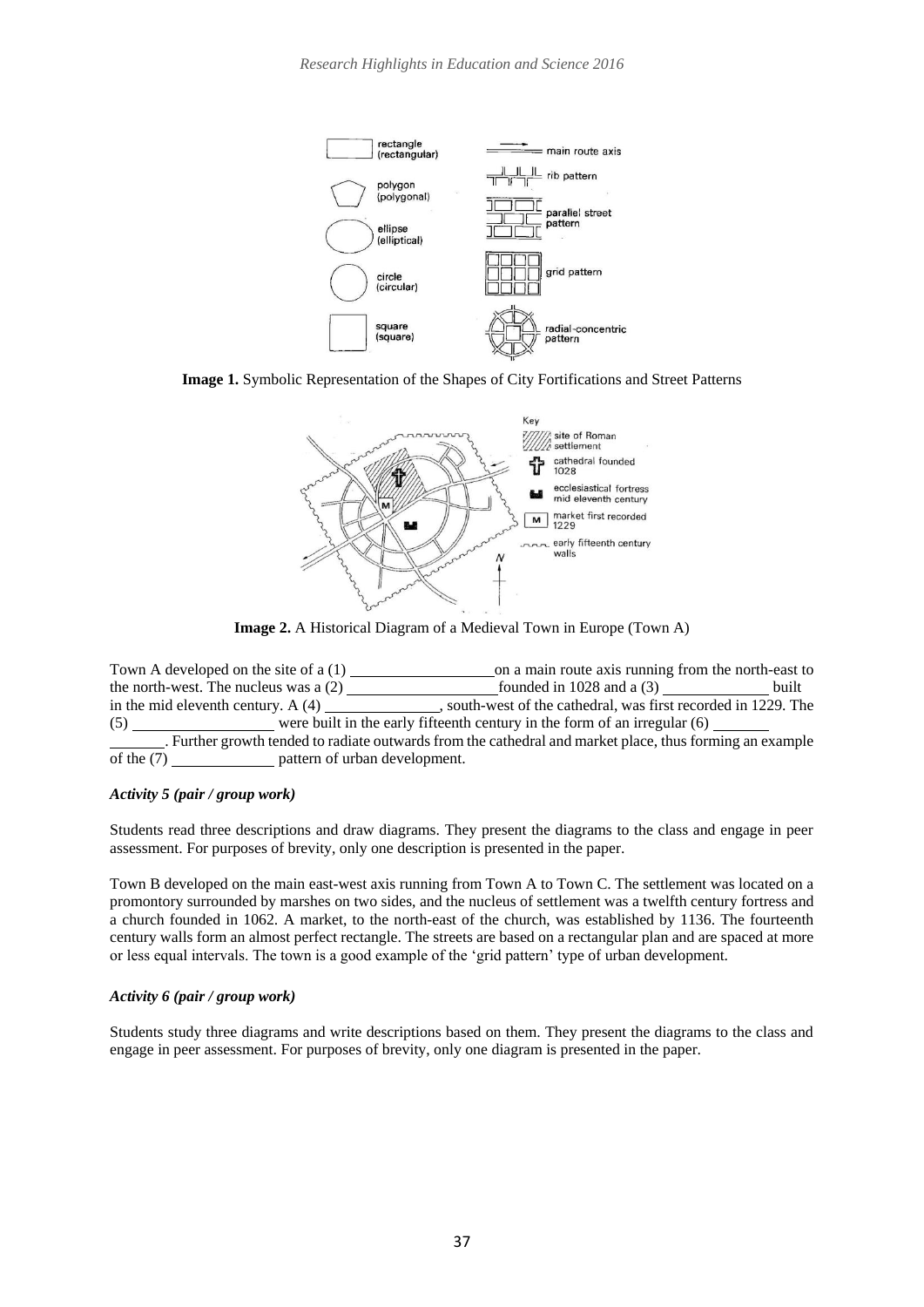

**Image 3.** A Historical Diagram of a Medieval Town in Europe (Town C)

#### **RESULTS AND DISCUSSION**

The main objective of the study was to determine perceptions of Geography students on implementation of multiple intelligences in a CLIL course. The study tasks were to identify: 1) satisfaction with this type of activities; 2) perceived difficulty of this type of activities; 3) perceived benefits of this type of activities. The sample consisted of 150 first-year Geography students who attended seven CLIL classes in which multiple intelligences were applied. The survey instrument was the explorative questionnaire (Likert-type scale questions).

The study results show that a vast majority of students (68%) expressed a high level of satisfaction with the teaching and learning activities. Only three students considered this type of activities, drawing city plans in particular, a waste of time (they did not complete the tasks). Also, low level of satisfaction expressed by other nine students can be attributed to their lack of interest in drawing.

| <b>Table 1.</b> Students' Overall Satisfaction |     |
|------------------------------------------------|-----|
| Not at all satisfied                           | 2 % |
| Slightly satisfied                             | 6%  |
| Moderately satisfied                           | 24% |
| Very satisfied                                 | 56% |
| Extremely satisfied                            | 12% |

Regarding the perceived difficulty of the activities, almost all students answered that they were very demanding (86%). The task that required transformation of graphical data into textual was taught to be the most difficult.

| Table 2. Perceived Difficulty of the Activities |     |
|-------------------------------------------------|-----|
| Very difficult                                  | 82% |
| <b>Difficult</b>                                | 4%  |
| Neutral                                         | 2%  |
| Easy                                            | 8%  |
| Very easy                                       | 4%  |

Regarding the perceived benefits of the activities, more than three-quarters of students stated that they found implementation of MI in a CLIL course beneficial (78%). Majority of them answered they would like to have more classes with similar activities.

| <b>Table 3.</b> Perceived Benefits of the Activities |     |  |
|------------------------------------------------------|-----|--|
| Not at all beneficial                                | 2%  |  |
| Not beneficial                                       | 8%  |  |
| Neutral                                              | 12% |  |
| <b>Beneficial</b>                                    | 66% |  |
| Very beneficial                                      | 12% |  |

#### **CONCLUSION**

Students learn more efficiently and are more motivated if individual differences in preferred learning styles are taken into account. Hence, many foreign language teachers have realized the importance of encouraging learners to explore and employ all of their intelligences. Creation of stimulating and varied activities and tasks based on